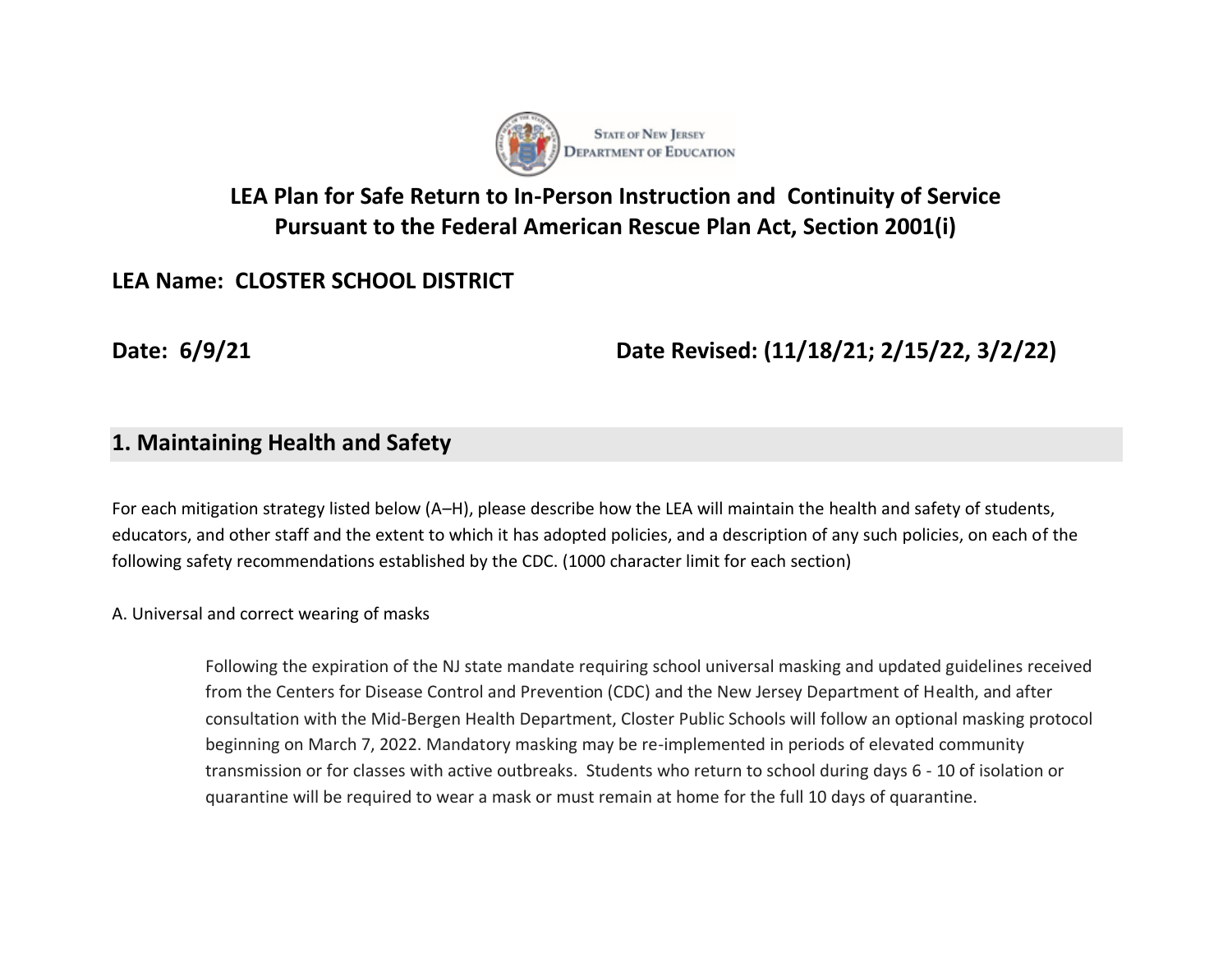B. Physical distancing (e.g., including use of cohorts/podding)

Students and staff will follow social distancing within the school, to the maximum extent practical. Students will maintain three feet of social distancing, based on the CDC and NJDOH guidelines, which were revised in March 2021. Students will continue to remain in grade level cohorts for lunch.

The school district will limit the use of shared equipment and items. If equipment must be shared, the equipment or items will be cleaned or disinfected between use.

Closter Public Schools will comply with all updated directions and guidelines that will be provided by the New Jersey Department of Education and the New Jersey Department of Health for the 2021-2022 school year.

#### C. Handwashing and respiratory etiquette

Hillside Elementary School classrooms all have sinks, soap and hand sanitizer for frequent hand washing. Tenakill Middle School classrooms do not all have sinks, so students and staff will follow a schedule for regular hand washing throughout the day. The middle school classrooms have hand sanitizing stations for use by students and staff. In classrooms, therapy rooms and testing rooms, the sharing of instructional objects and materials will be restricted. Students will have their own materials, supplies and resources. In the event that any object or material is shared, the teacher will use the districtprovided disinfecting wipes to sanitize it.

Closter Public Schools will comply with all updated directions and guidelines that will be provided by the New Jersey Department of Education and the New Jersey Department of Health for the 2021-2022 school year.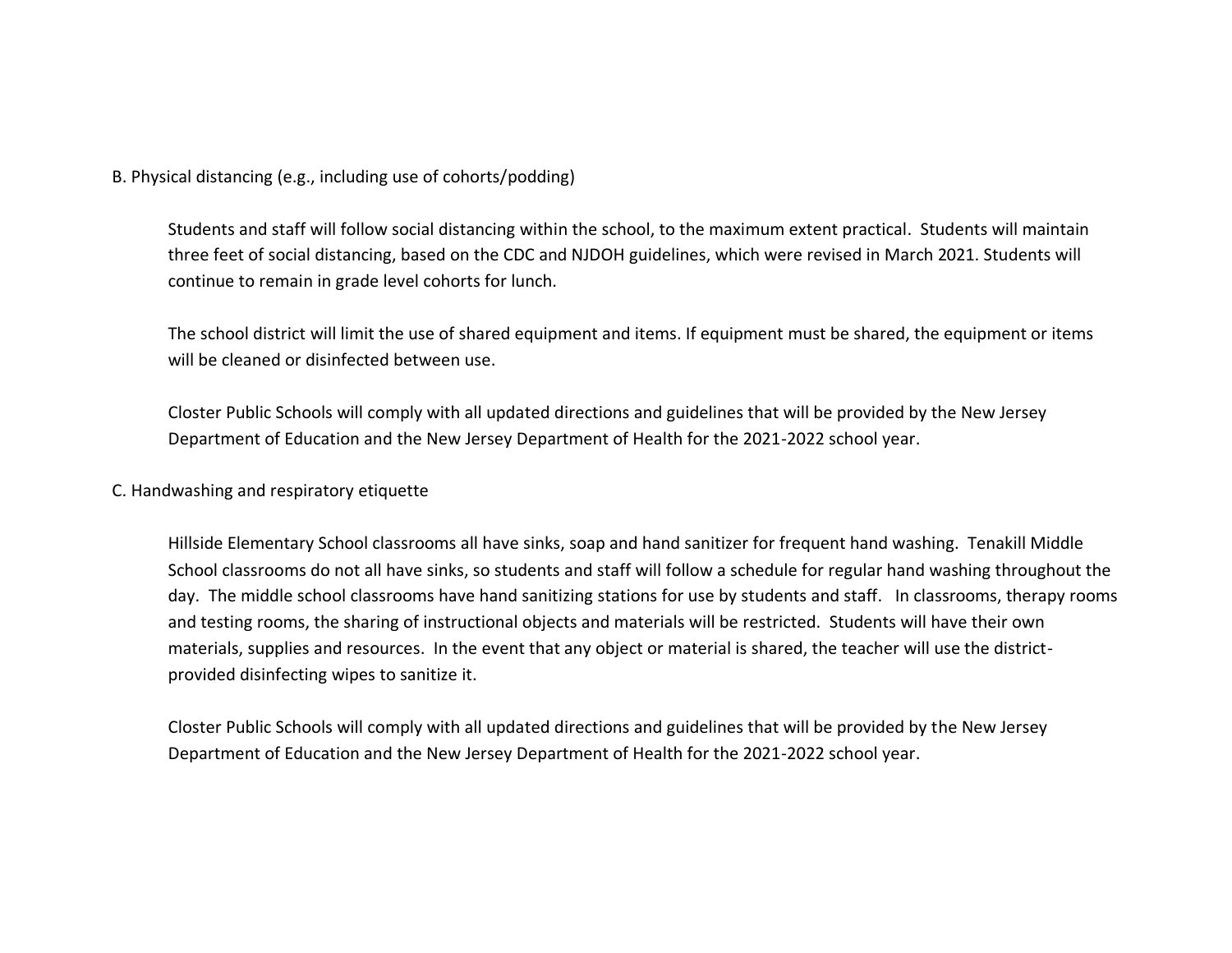D. Cleaning and maintaining healthy facilities, including improving ventilation.

Regular cleaning and disinfection of facilities will be completed by the maintenance and custodial staff, including more frequent cleaning and disinfection for high-risk and frequently touched surfaces. Custodians will clean and disinfect lunch tables between each individual use. Students are provided sanitizing wipe to use on desks shared between classes and students. Cleaning and disinfection will be rigorous and ongoing and will occur at least daily. The daily cleaning schedules will be monitored and adjusted as needed.

The district has already taken the steps to improve ventilation and ensure the health and safety of students and staff. All classroom unit ventilators are functioning properly to make sure that outside air is introduced into the classrooms. Classrooms have air conditioning, which helps improve ventilation.

Closter Public Schools will comply with all updated directions and guidelines for cleaning and maintaining healthy facilities that will be provided by the New Jersey Department of Education and the New Jersey Department of Health for the 2021- 2022 school year.

E. Contact tracing in combination with isolation and quarantine, in collaboration with the State, local, territorial, or Tribal health departments

The Board of Education policy 5141.2 directs that the contact tracing will be conducted by the health department. The Closter Public Schools' administrators and school nurses will communicate with the Mid-Bergen Health Department, about COVID-19 cases and to provide any requested information for contact tracing.

Quarantine may be required for students, teachers, and staff who might have been exposed to COVID-19. Close contacts, identified through contact tracing, should quarantine unless they are fully vaccinated, or have tested positive in the last 3 months, and do not have any symptoms. Students, teachers, and staff who are in quarantine should stay home and follow the direction of the local public health department about when it is safe for them to be around others. If a child with a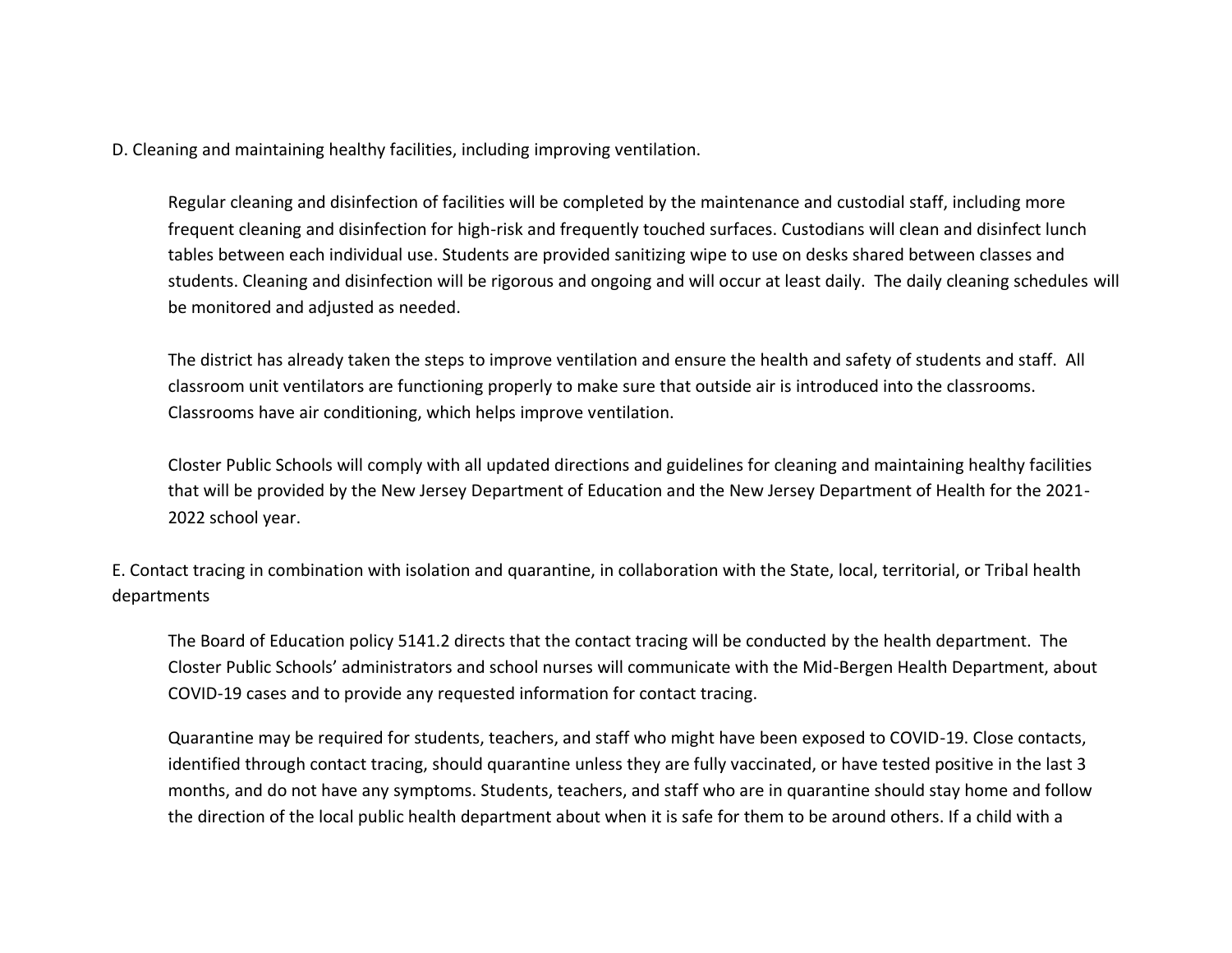disability is required to quarantine, the school is required to provide services consistent with federal disability laws. Quarantine shall not be required solely due to travel outside of the State of New Jersey. Closter Public Schools will comply as reasonably practicable with additional directions and guidelines for contact tracing that will be provided by the New Jersey Department of Education and the New Jersey Department of Health for the 2021-2022 school year.

#### F. Diagnostic and screening testing

Prior to arrival each day, staff and students will self-screen for COVID-19 symptoms, exposure, and travel. All parents must acknowledge the Closter Public Schools Parental COVID-19 Attestation agreement. Further, parents must agree to keep students home and report any changes in their child's COVID-19 symptoms, exposure and/or travel status to the school nurse.

Anyone with a temperature or COVID-19 symptoms during the school day will be directed to the school nurse's office. The nurse will examine the individual. A student exhibiting symptoms of COVID 19 may be required to submit to a COVID 19 test.

Closter Public Schools has partnered with FAST MED and Bio Reference Labs to provide free weekly COVID-19 testing for all staff, students, parents, and community members. The testing takes place on Tuesdays, from 4:00 to 7:00 p.m., at the Hillside Elementary School upper parking lot.

Closter Public Schools will comply with all updated directions and guidelines for diagnostic and screening testing that will be provided by the New Jersey Department of Education and the New Jersey Department of Health for the 2021-2022 school year.

G. Efforts to provide vaccinations to educators, other staff, and students, if eligible.

Closter Public Schools coordinated with the Bergen County Executive's office and Englewood Health to provide vaccinations to educators and staff during the 2020-2021 school year. If additional vaccination opportunities become available for educators, staff, and students, we will communicate the information to the eligible groups.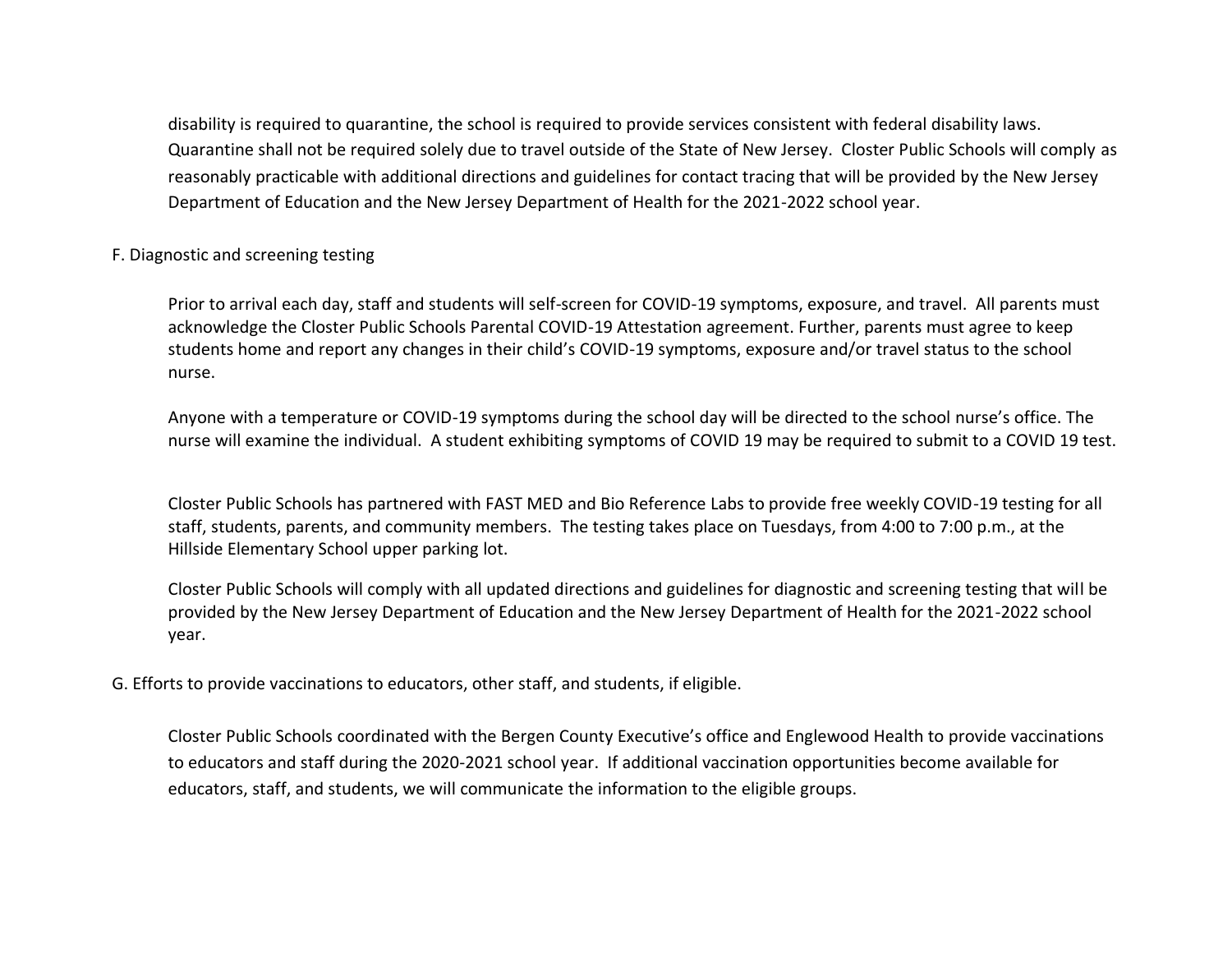Closter Public Schools will comply with all updated directions and guidelines for providing vaccinations that will be provided by the New Jersey Department of Education and the New Jersey Department of Health for the 2021-2022 school year.

H. Appropriate accommodations for children with disabilities with respect to the health and safety policies

Students with disabilities will have all appropriate accommodations addressed based on needs identified in their IEPs, which will support their health and safety. This will include consultation with teachers, Child Study Team, and related service providers to ensure that all precautions are in place, as well as any necessary supplies or resources to accommodate their needs.

Closter Public Schools will comply with all updated directions and guidelines for appropriate accommodations for children with disabilities with respect to health and safety policies that will be provided by the New Jersey Department of Education and the New Jersey Department of Health for the 2021-2022 school year.

## **2. Ensuring Continuity of Services**

A. Describe how the LEA will ensure continuity of services, including but not limited to services to address students' academic needs and students' and staff's social, emotional, mental health, and other needs, which may include student health and food services. (1000 character limit).

For the 2021-2022 school year, Closter Public Schools will provide a full continuum of in-person services. We will follow the curriculum developed by the Northern Valley Curriculum Consortium. Students will be assessed at the start of year, using Aimsweb (K-2) and Linkit (3-8) assessments to determine their academic levels. Teachers will use assessment data to address the needs of all students through differentiated assignments, materials, instruction, and assessments. School counselors will continue providing social-emotional-mental health support for students through the ICARE program, advisory program, and counseling services. We have added an additional school counselor at Tenakill Middle School and American Rescue Plan grant money will be used to add an additional school counselor at Hillside Elementary School. The Intervention and Referral